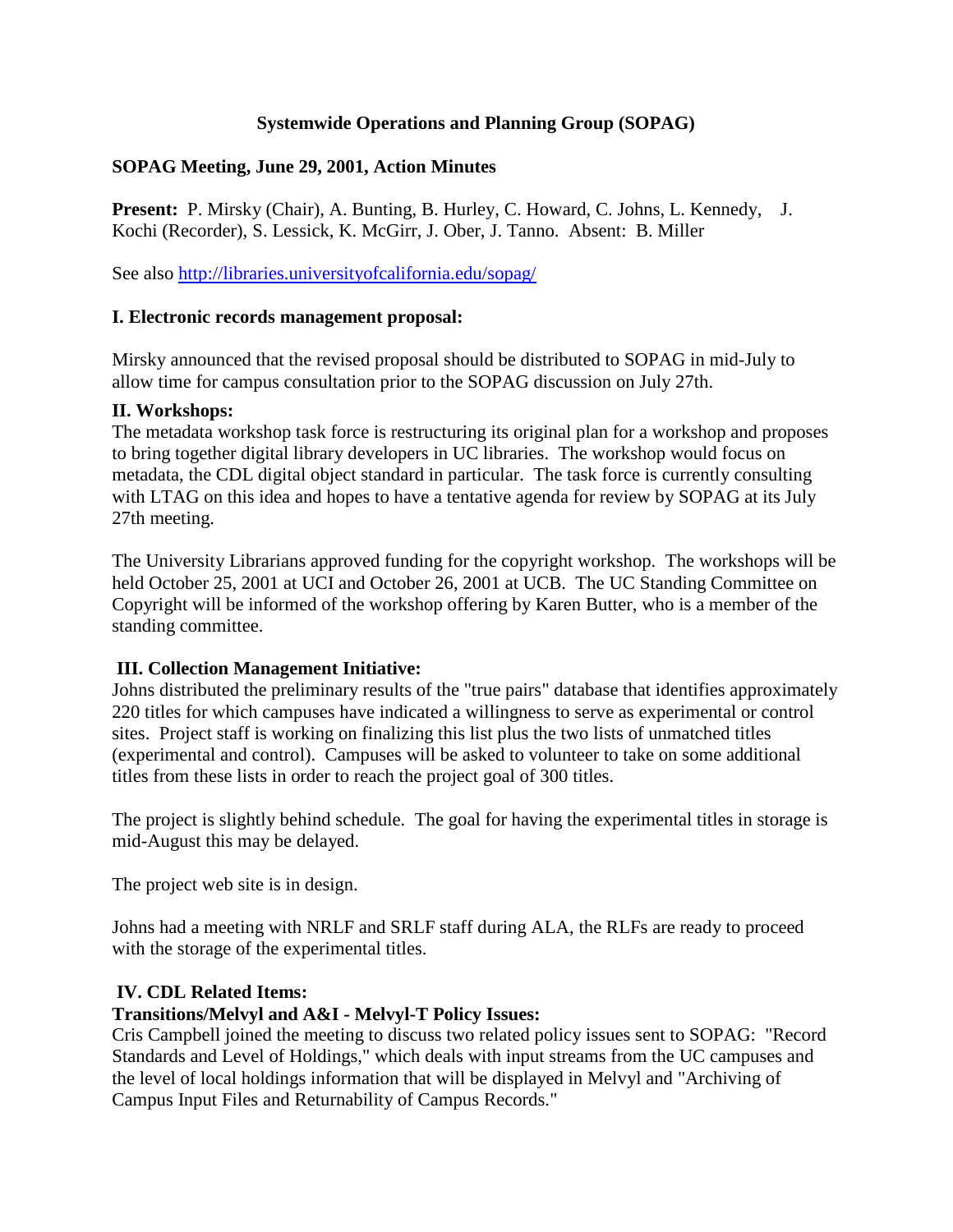The Melvyl Implementation Team recommended that the union catalog serve as a resource identification tool and give enough local data for the user to go to the shelf. The catalog would identify the campus that holds the item, provide location, call number, summary holdings and shelving notes. A link to the campus system would provide circulation information. Only summary holdings would be available for serials titles. Further, the team recommended that the practice of retaining archival copies of campus input files indefinitely at the CDL be changed to a retention period of one year and that CDL continue to provide the service of creating "database extracts," in which copies of campus records are returned in MARC format to the campus upon request.

Hurley noted that UCB currently sends copy level records to Melvyl and uses it as a back-up for GLADIS; Hurley expressed concern that adopting the recommendation would mean that this would no longer be possible. Campbell explained that allowing back up for copy level records would increase processing and volume costs if all campuses were able to do it but was unsure of the amount of the increase. Generally, SOPAG agreed with the recommendation but would like further analysis of the disadvantages of allowing copy level information to be stored.

**ACTION:** Campbell will take the question back to the Melvyl Implementation Team and do a deeper analysis of the work required to store, but not display, volume and copy level information.

The Melvyl Implementation Team also recommended that the 1990 UC Records standard document be reviewed and updated to determine the most acceptable standards for bibliographic records and summary holdings, e.g. OCLC, RLIN, and MARC21. SOPAG endorsed this recommendation and agreed that the Melvyl-T Database and Technology Team was the appropriate group to review it and that the reviewed document should go through LTAG before being brought to SOPAG. It was also recommended that one standard be adopted (MARC21) and that the impact of this recommendation on the campus level should be examined.

**ACTION:** The Melvyl-T Database and Technology Team will revisit the standards document. At the same time, adoption of one standard and the impact on a campus level of doing so should be considered.

#### **Transition Workshops:**

Ober reported that CDL is planning two workshops for Library staff: 1) Teaching for Self-Directed Learners: Managing the A&I Database and Transitions and 2) Usability Workshop for UC Library Staff Evaluators.

The Education Workshop is being developed to provide library staff with thetools to teach information competency/literacy rather than specific tools. It is not designed to be a train-thetrainer workshop but is designed to have librarians involved in instruction attend. The event is planned for up to 60 attendees (limit set by instructor) at each site; maximum campus attendance will be calculated using SOPAG's attendance algorithm. Tentative dates are September 10, 2001 at UCB and September 12, 2001 at UCI.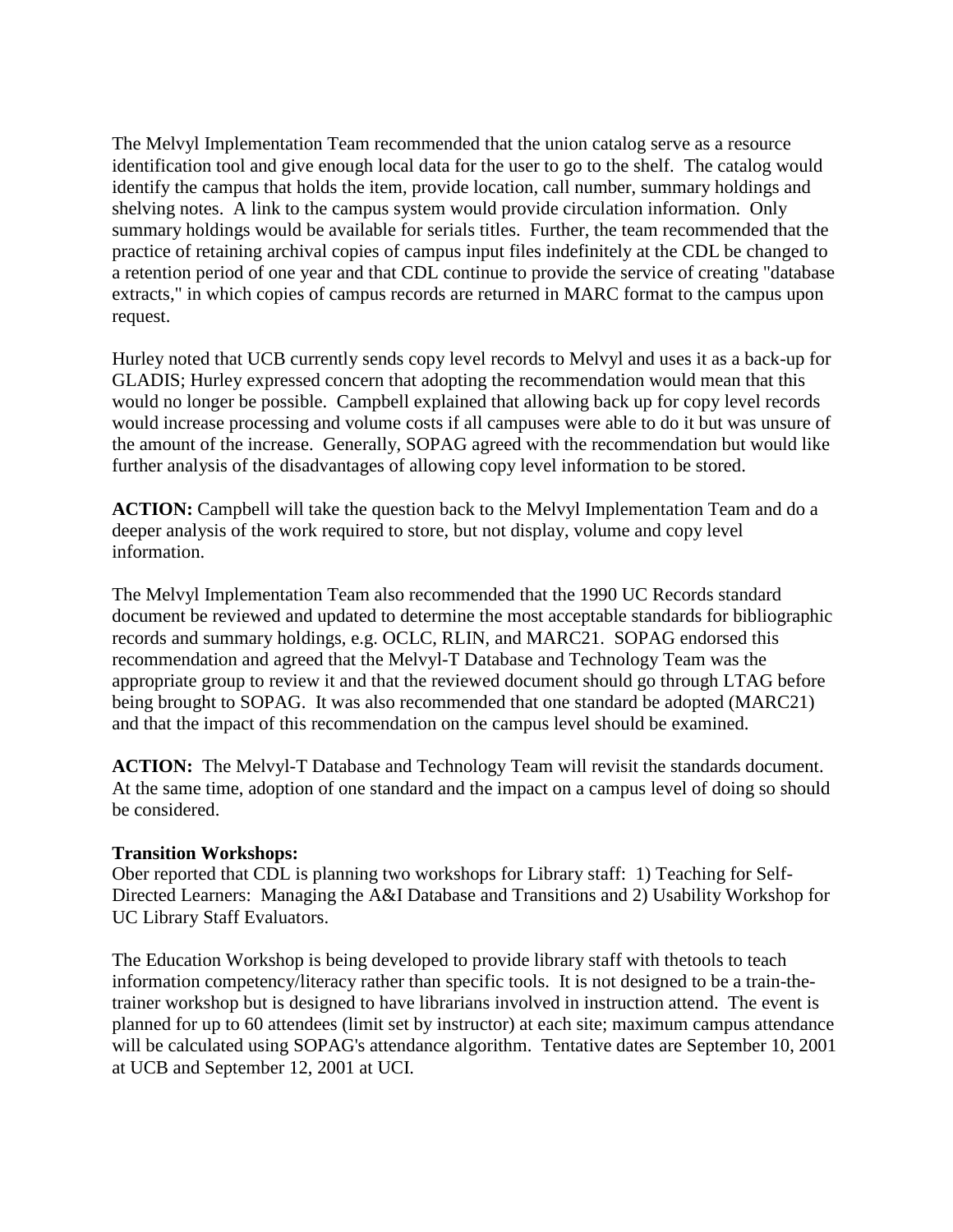The Usability Workshop is designed to enhance local expertise of usability methods in order to better inform the Melvyl-T design process as well as local usability studies. Working with SOPAG, Ober will recharge the CDL Evaluation Liaisons on campuses this summer, and they will be the main audience for the workshop. The event is planned for up to 35 attendees at each site; with equal numbers of participants from each campus. SOPAG and HOPS representatives will receive courtesy invitations. Tentative dates are November 5, 2001 at UCB and November 7, 2001 at UCI.

**ACTION:** Ober will request nominations for continuing or new CDL Evaluation Liaisons through SOPAG (followed by confirmation from ULs). Ober will post announcements of both workshops in CDLINFO-L and make the process of selection clear. Campuses will be asked to supply names for the workshops and are asked to submit names early so unfilled slots can be made available to other campuses.

## **Request, CBS, Desktop Delivery:**

The Desktop Delivery committee has submitted its recommendation. The ULs accepted the cost model developed by Bunting and Bellanti to distribute the available Resource Sharing funds to be used by the campuses for the acquisition of desktop delivery hardware; each campus will receive funds for at least one Minolta 7000 workstation/scanner. RSC will provide guidance to campuses that wish to move forward with desktop delivery before the delivery of the CBS. Reports are that Relais Express and Ariel 3.1 will do what is necessary to be able to offer desktop delivery as an interim strategy before the CBS software is available, but the release date for Ariel 3.1 is still uncertain. The Request Team must do work before desktop delivery can work with the Request interface.

**ACTION:** Ober will ask Request Team to clarify what needs to be done for desktop delivery to work within the Request interface.

Hurley reported that the CBS RFP process had stalled earlier in the month but that they are now proceeding. Contract negotiations with the apparent successful bidder are set for the end of July 2001.

The Special Collections Request pilot officially began June 14, 2001.

**ACTION:** In August Mirsky will ask SOPAG to talk with campus contacts to see how the special collections pilot is going (e.g., number of requests, problems, etc.).

Bunting reported on an RSC report on the causes of TRICOR delivery problems. UCD has been collecting data on the issue. The report notes that 80% of delivery problems are because of ILL staff misaddressing packages. Actual damage to material occurred in only a small percentage of the remaining 20% of problems. RSC is going to recommend that the collection of data be discontinued.

**ACTION:** Bunting will inform RSC that they need to send forward a formal recommendation about discontinuing data collection so that SOPAG can share this information with CDC and the UC Preservation Group.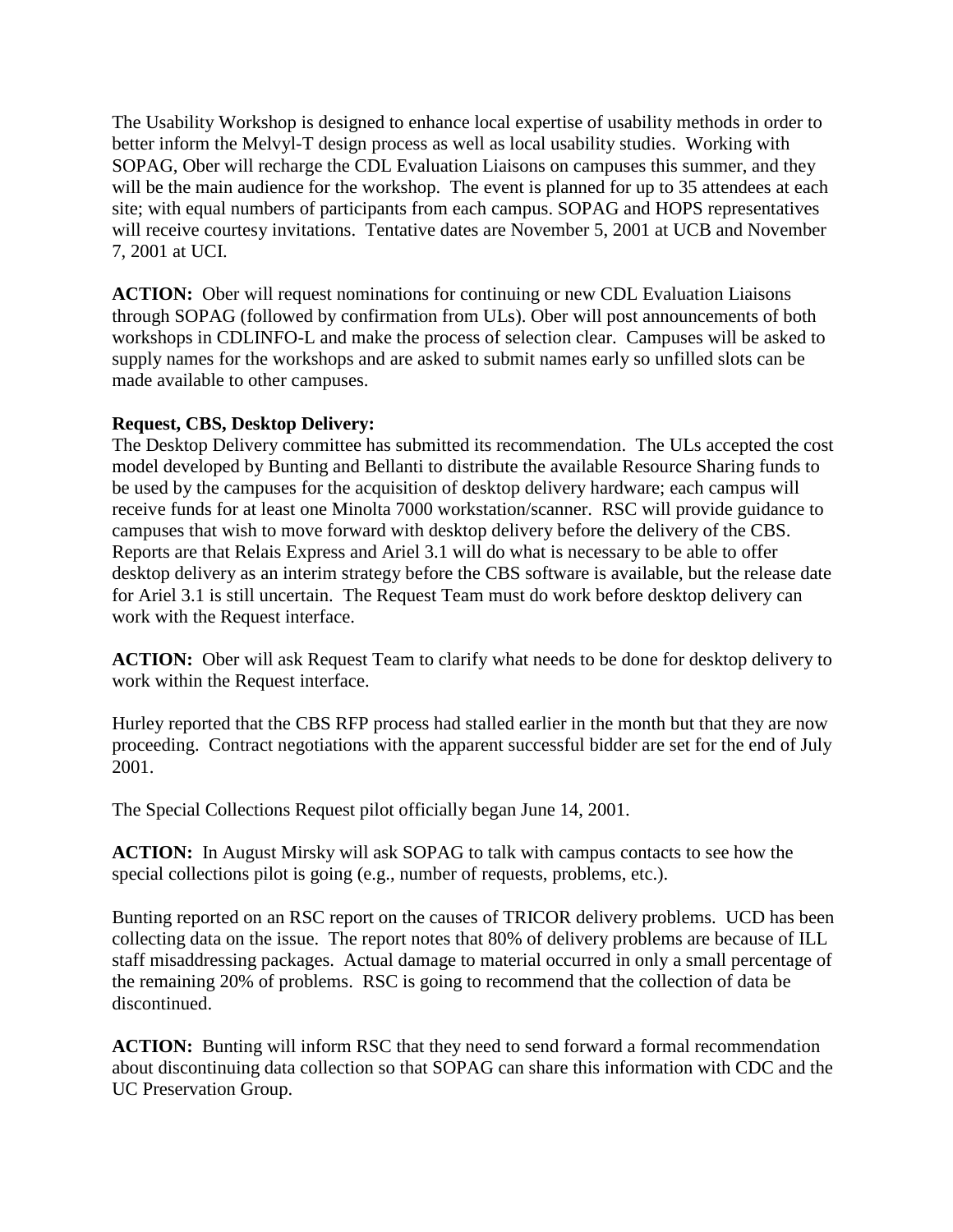#### **Visual Resources Planning:**

Mirsky reported that the ULs might send SOPAG a charge to create a task force to investigate the feasibility of a collaborative visual resource collection. A discussion concerning the scope of such a possible project took place. Noting the ULs discussion of possible pilot studies for the sharing of visual resources, SOPAG discussed the advantages of inventorying the collections that currently exist to determine the extent of a sharable corpus, analyzing the relationship or tradeoffs between presentation/manipulation and collection management tools, and articulating the issues that must be addressed, such as copyright and usage rights, before any systemwide pilot studies are launched.

#### **CDL Updates:**

Migration of access from the CDL-hosted OCLC Z39.50 databases ("@OCLC" databases) to the FirstSearch interface has been moved up a year to December 2001 due to upcoming changes in OCLC's provision of Z39.50 services.

The CDL UL recruitment is moving forward. The search committee has conducted screening interviews and is compiling a list of finalists. The desire is to have an appointment by Fall 2001 and a start date in January 2002. The search committee is developing a second interview schedule that is as inclusive as possible while still remaining practical.

Ober led a discussion concerning the Digital Library Federation and ways that CDL could represent and communicate UC interests to and from the DLF. DLF Forums, the last of which was heavily attended by UC library staff, is an important and practical way to facilitate interaction. A. Bunting reported that UCLA is joining DLF.

**ACTION:** Ober will ask the ULs for a discussion about how best to leverage CDL's membership on behalf of all of the UC campuses.

# **V. Task Force Updates:**

#### **Digital Preservation:**

Hurley reported that they have held their second meeting. They have decided to focus on the creation of a preservation repository rather than an archive, in part due to the multiple meanings of "archive." The goal of the report is as much educational as defining the next steps.

#### **Digital Reference:**

Lessick reported that the task force is moving forward. They're very focused and well organized. They decided that they would not focus on the future of traditional reference but focus on digital reference. They are on target to meet their mid-October deadline.

#### **Privacy:**

Mirsky said the Privacy task force also is moving forward. They've scheduled a series of conference calls to facilitate their progress.

#### **Access Integration:**

Kochi reported that the task force has met in-person twice and has recently begun bi-weekly